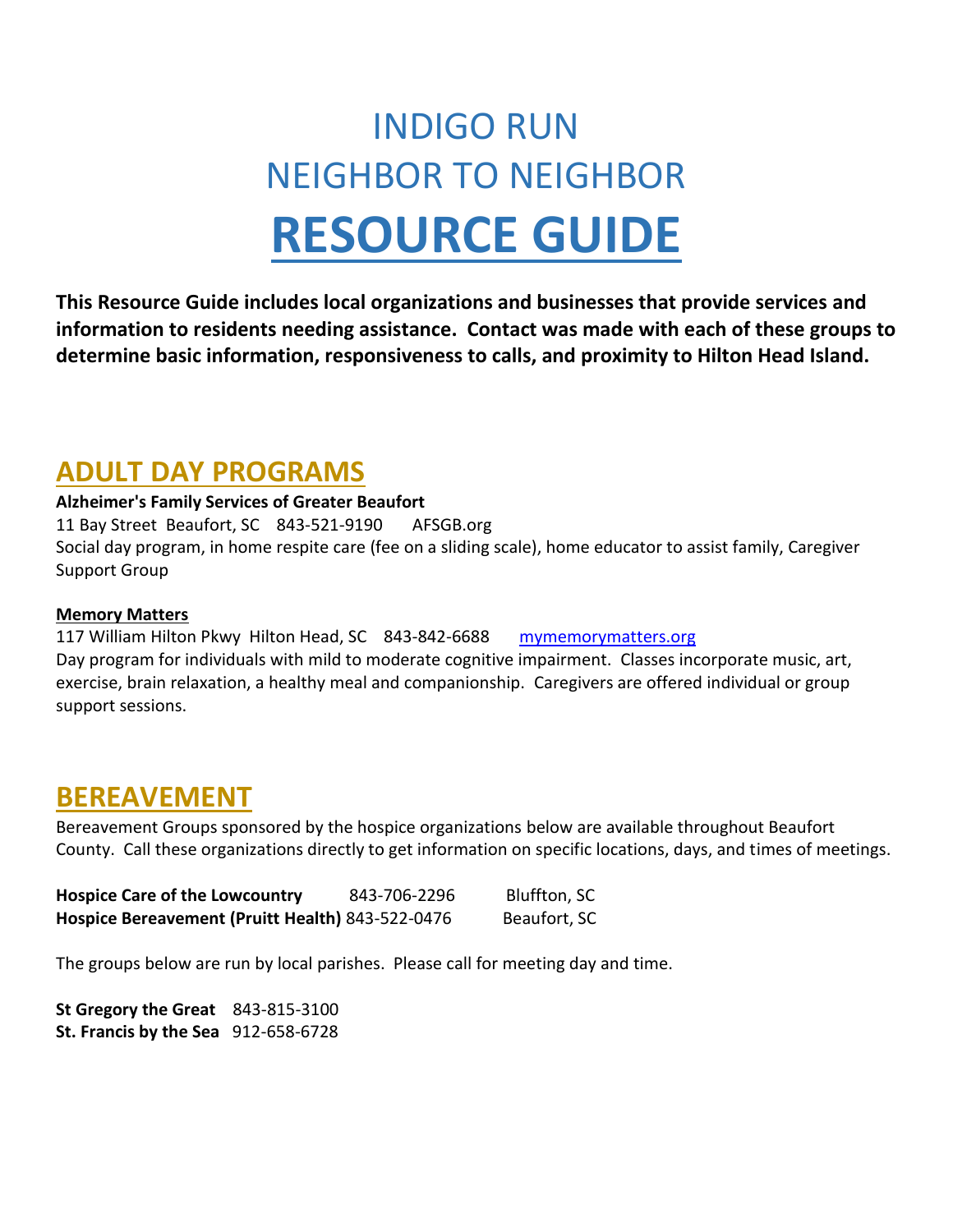# **CAREGIVERS ASSISTANCE**

#### **Assistance + 843-816-0508** [apluscaremanagement.com](http://apluscaremanagement.com/)

In-home consultation and evaluations, development of care plans, assistance in securing aides, repair services, house cleaners, transportation, referral to community resources, oversee bill paying, information on Medicare and Medicaid regulations and other government benefits.

### **DEMENTIA CARE**

**Harbor Cove Memory Care** 843-474-4940 Main Street, HHI [navionseniorsolutions.com](http://navionseniorsolutions.com/) Live in memory care facility

**Memory Matters** See information under Adult Day Programs.

### **DIETARY REQUIREMENTS**

#### **Gourmet on Wheels** 843-812-8876 [gourmetonwheels.org](http://gourmetonwheels.org/)

Located in Okatie, SC this food service provides meals that meet special dietary needs. Menus are available on their website. Delivery to HHI is on Tuesdays.

### **HOME CARE MEDICAL**

**Amedisys,** 843 815-8088, [www.amedisys.com,](http://www.amedisys.com/) home health care, hospice, palliative care

**Care Solutions Home Healthcare,** 843 277-0079, [www.caresolutionshh.com,](http://www.caresolutionshh.com/) home health care supplies, companions, in home nursing care (CNA's, LPN's, RN's, post-surgical assistance, physical disability support, care for dementia patients

**Encompass Health,** 843-705-8044, [www.encompasshealth.com,](http://www.encompasshealth.com/)

Home Helpers Home Health, 843 837-3041, [www.homehelpershomecare.com,](http://www.homehelpershomecare.com/) Transportation, companion care, personal care, change, feed, change beds \$25-\$36/hr., contact Melody Jones, Director of Client Services

**Kindred at Home,** 843 815-2549, [www.kindredathome.com,](http://www.kindredathome.com/) PT, OT, Speech Therapy, home health aide, medical social work, palliative care, hospice care, Lora Rodgers, Clinician Manager, EXT 22001, [lora.rogers@genpiva.com](mailto:lora.rogers@genpiva.com)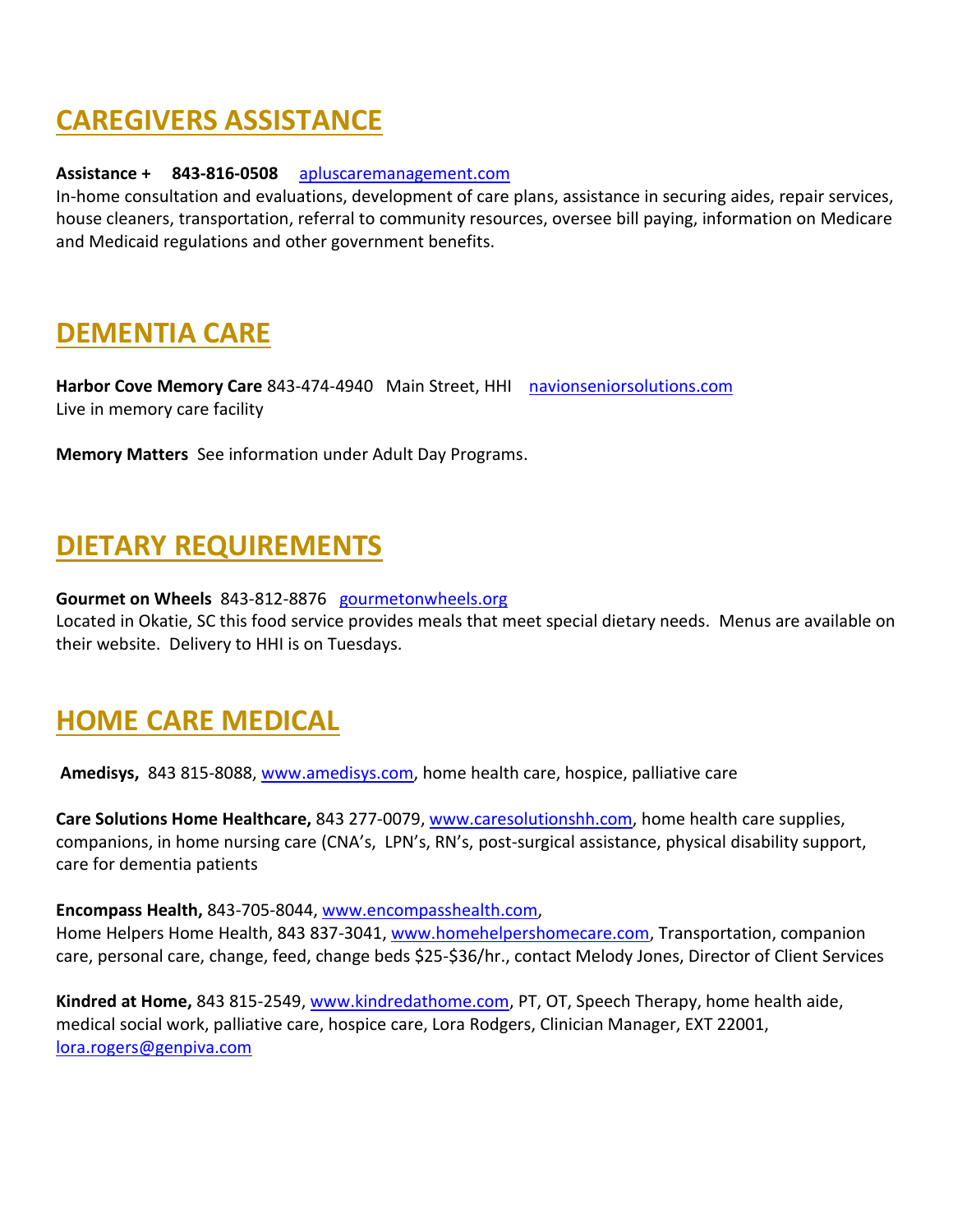**THA Group,** 843 208-3660, [www.thagroup.org,](http://www.thagroup.org/) PT, ST, OT, medical home healthcare, life care, eldercare, chronic disease management, telemedicine, palliation services, non-profit in-home Medicare certified hospice services

**Pruitt Health,** 843 872-0946, [www.pruitthealth.com,](http://www.pruitthealth.com/) hospice and palliative care, recovery care, post-surgical wound care, rehabilitation care (PT, OT, ST, stroke rehab), chronic issue management.

### **HOME CARE NON-MEDICAL**

**Be Well Home,** 843-377-4663, [www.bewellhomeservices.org,](http://www.bewellhomeservices.org/) located in Mt. Pleasant, (Lutheran Church affiliation), very wide range of non-medical help services listed on website. That is why, they have been included, though they are a bit out of range geographically.

**Bright Star,** 843 837-3773, [www.brightstarcare.com/hiltonhead,](http://www.brightstarcare.com/hiltonhead) personal care needs, post-operative care, Alzheimer and dementia care, 24-hour live-in care, companion care, childcare,

**Care Solutions Home Healthcare,** 843 277-0079, [www.caresolutionshh.com,](http://www.caresolutionshh.com/) (see under home care medical for services.

**First Light Home Care**, [www.firstlighthomecare.com,](http://www.firstlighthomecare.com/) 843 605-9140, change bed linens, laundry, meal prep, light housekeeping, companion. Bathing, hair care, dental hygiene, post hospital care, dementia care, family caregiver support, post-surgical and rehab Care.

**Griswold Home Care,** 843 605-4279, [www.griswoldhomecare.com,](http://www.griswoldhomecare.com/) companion care, homemaking, home care services, personal care, respite care, live-in (0vernight) care, Alzheimer's and dementia care, post-surgical and rehab care, neuromuscular care, fall prevention and recovery care. Private pay, long term care insurance and veteran's benefits are accepted.

**Home Helpers,** 843 837-3041, [www.homehelpershomehealth.com,](http://www.homehelpershomehealth.com/) see under Home Care Medical for list of services.

**Kindred at Home,** 843 815-2549, [www.kindredathome.com,](http://www.kindredathome.com/) see under home care medical for list of available services.

**Right at Home,** 843 815-7890, [www.rightathome.com,](http://www.rightathome.com/) companionship care, homemaking, physical assistance, hygiene, wellness, skilled nursing, non-medical home care, home health aide, respite care, Alzheimer's / dementia care, health reminders, accompanied transportation.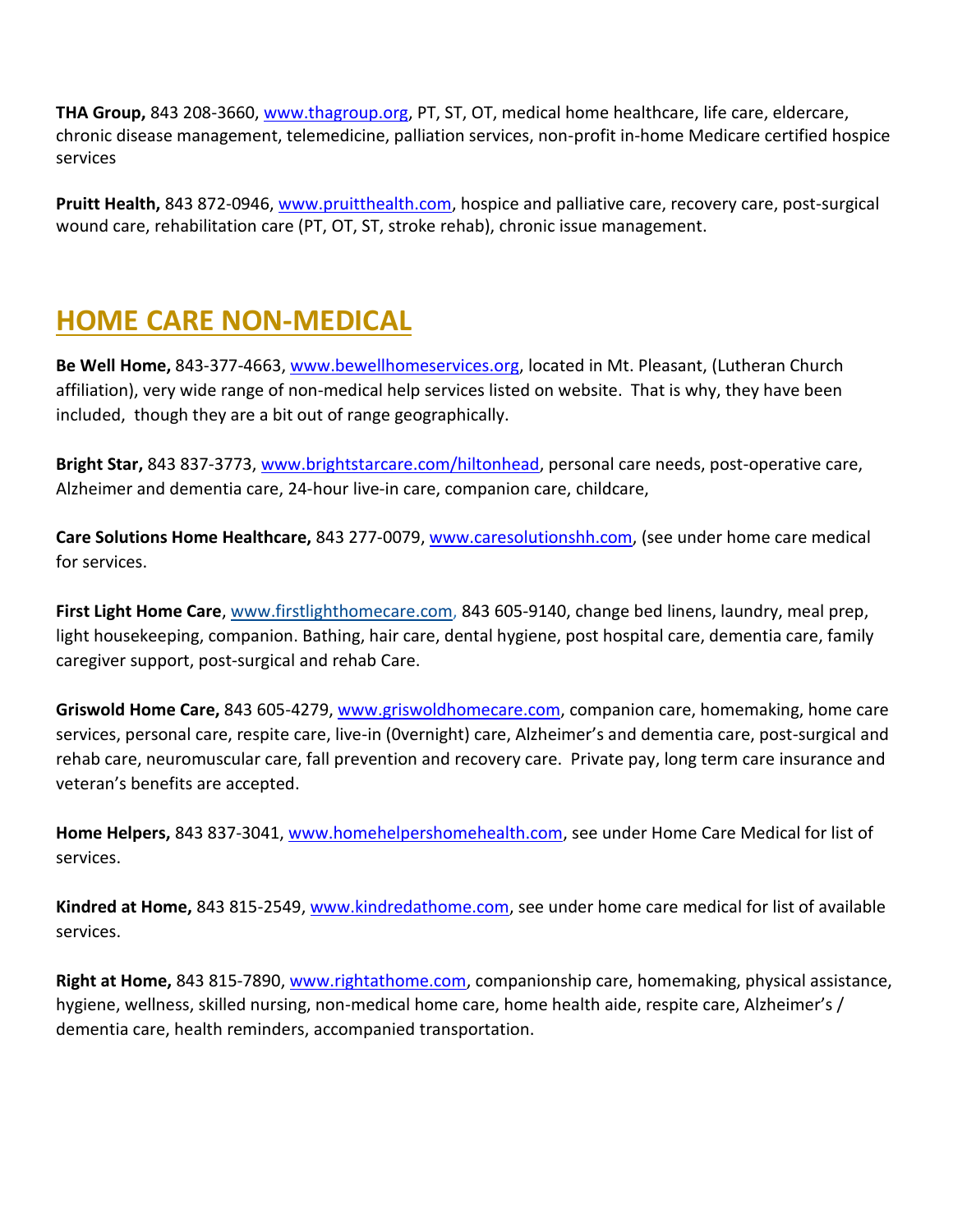**Senior Helpers,** 843 305-7895, [www.seniorhelpers.com/sc/hiltonhead-beaufort](http://www.seniorhelpers.com/sc/hiltonhead-beaufort), Alzheimer's/dementia care, companion care, transitional care, VA benefit assistance, surgery assistance, end of life support care, Parkinson's care, personal care, chronic disease care, respite care, wellness watch, concierge care.

**Southern Helpers,** 843 310-1129, [www.synergyhomecarehhi.com,](http://www.synergyhomecarehhi.com/) personal care, companion care, homemaking (8-12 hr. shifts), childcare, orthopedic recovery, movement disorders, respite care, hospice, and palliative care.

**THA Group**, [www.thagroup.org,](http://www.thagroup.org/) 843 208-3660, see services under home care medical.

# **RESPITE/HOME ASSISTANCE/TRANSPORTATION**

**Safe Harbour,** 4 Northridge Drive, HHI 843-671-7233 [hhisafeharbour.org](http://hhisafeharbour.org/) Provides transportation and other services to HHI residents to enable them to safely remain in their home. Transportation for non-drivers. Assistance with minor household chores, shopping. This is a non-profit organization staffed by screened, bonded, and insured volunteers. Fee is \$600. for a single member and \$1000. for a couple annually.

### **SUPPORT ORGANIZATIONS**

**South Carolina Commission for the Blind, 888-335-5951 [SCCB.state.sc.us](http://sccb.state.sc.us/)** 

Provides vocational rehabilitation. Low vision evaluation and equipment and training for assistive devices is available. Help to adapt the home and assistance with learning mobility skills.

#### **South Carolina Association for the Deaf/Hearing Impaired,** 803-794-3175

Advocacy and peer support programs. Information resources, Interpreter list. Driver Communication cards. Video Remote interpreting.

**Parkinson's Support Group** Contact Memory Matters, 843-842-6688 [mymemorymatters.org](http://mymemorymatters.org/) Daily living skills. List of current medical providers and organizations are available. Support groups and physical training resources.

### **TECHNOLOGY ASSISTANCE**

**HHI Computer Club,** 843-842-4475 70 Shelter Cove Lane HHI Assist members to better understand all aspects of technology. Classes and individual help are available. Annual membership-\$25.